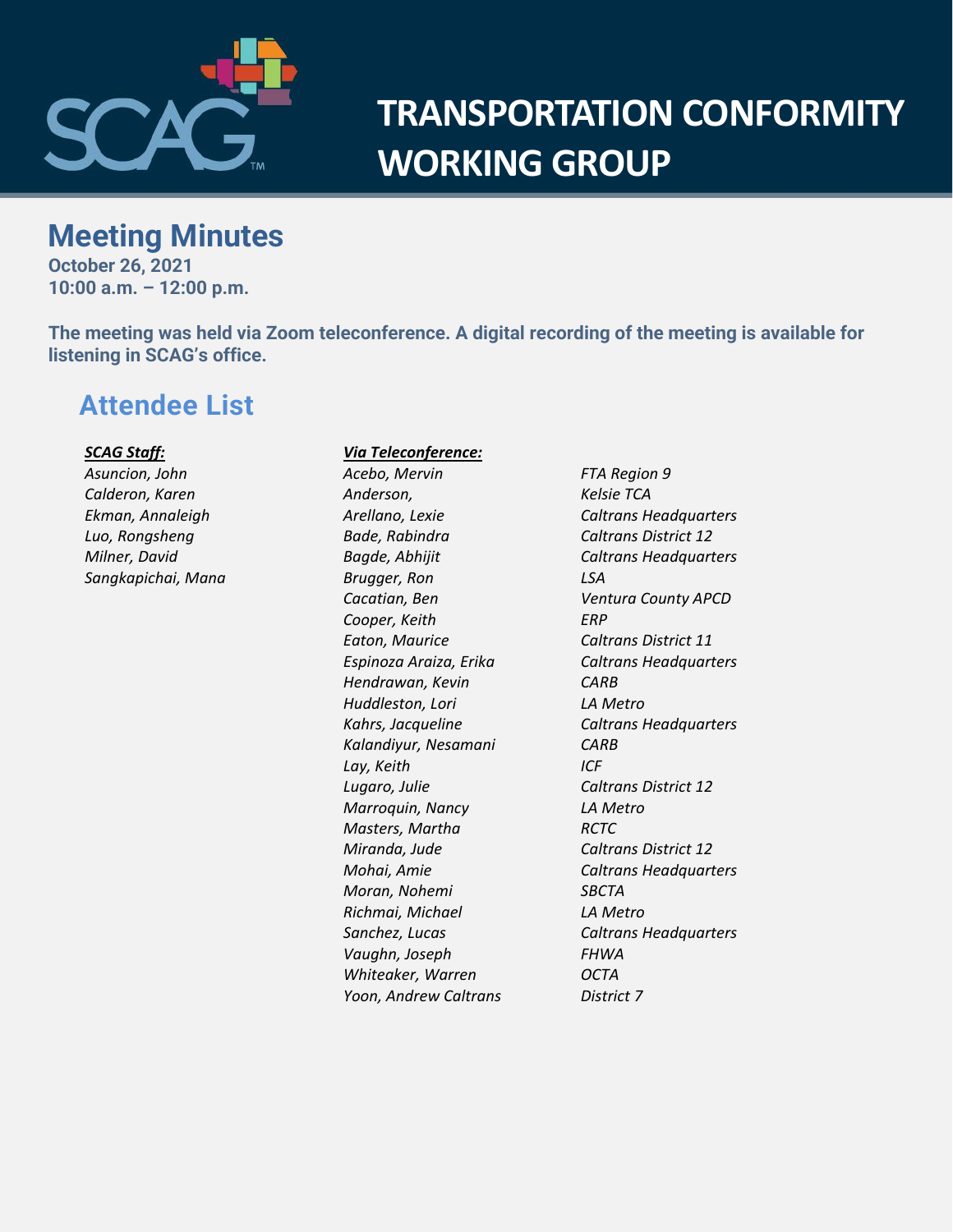

# **TRANSPORTATION CONFORMITY WORKING GROUP**

# **MEETING SUMMARY**

- **CALL TO ORDER AND SELF-INTRODUCTIONS** Paul Phan, TCWG Chair, called the meeting to order at 10:05 am.
- **PUBLIC COMMENT PERIOD** None.
- **CONSENT CALENDAR**
	- 3.1. August 24, 2021 TCWG Meeting Minutes Deferred to December TCWG Meeting The meeting minutes were deferred to next TCWG Meeting.
	- 3.2. September 26, 2021 TCWG Meeting Minutes Deferred to December TCWG Meeting The meeting minutes were deferred to next TCWG Meeting.

### **INFORMATION ITEMS**

4.1. Draft Final PM<sub>2.5</sub> Maintenance Plan Motor Vehicle Emissions Budgets for the South Coast Air Basin

Kevin Hendrawan, CARB, presented the Draft Final PM<sub>2.5</sub> Maintenance Plan Motor Vehicle Emissions Budgets for the South Coast Air Basin.

Nesamani Kalandiyur, CARB, added that the budgets would be presented at CARB's November 2021 Board Meeting. The budgets were included in the South Coast AQMD [Draft Final 2021 Redesignation Request and Maintenance Plan](https://ww2.arb.ca.gov/sites/default/files/2021-10/draft-final-pm2-5-redesignation-request-and-maintenance-plan.pdf)  [for the 2006 and 1997 24-Hour PM2.5 Standards for South Coast Air Basin.](https://ww2.arb.ca.gov/sites/default/files/2021-10/draft-final-pm2-5-redesignation-request-and-maintenance-plan.pdf) It was noted that these budgets were only for the PM2.5 Standard Maintenance Plan; CARB would develop new budgets for the 2015 70 ppb Ozone Standard to be included in the 2022 AQMP.

#### 4.2. RTP Update

John Asuncion, SCAG, reported that SCAG staff anticipated approval of the Connect SoCal Amendment #1 by the Regional Council in November 2021 and federal approval in January 2022.

4.2.1. Concurrent 2021 FTIP Modeling Amendment/2023 FTIP/Connect SoCal Consistency Amendment #2 Update

Mana Sangkapichai, SCAG, reported the following:

• SCAG had completed regional emissions analysis using EMFAC2014 and demonstrating that plan emissions of all pollutants and their precursors meet all applicable budget tests for all milestone, attainment, and planning horizon years in the SCAG region.

Rongsheng Luo, SCAG, clarified that because EMFAC2021 and EMFAC2017 adjustment factors were still not approved, SCAG staff did not plan on modeling any new projects until US EPA approves either EMFAC2021 or EMFAC2017 adjustment factors.

4.3. FTIP Update

## John Asuncion, SCAG, reported the following:

- 2021 FTIP Amendment and Administrative Modification were expected to continue as scheduled.
- 2023 FTIP guidelines were approved by SCAG's Regional Council. Submittals of additional non-modeling projects for the 2023 FTIP were scheduled to be due to SCAG in early January 2022.
- 4.4. US EPA Update None.